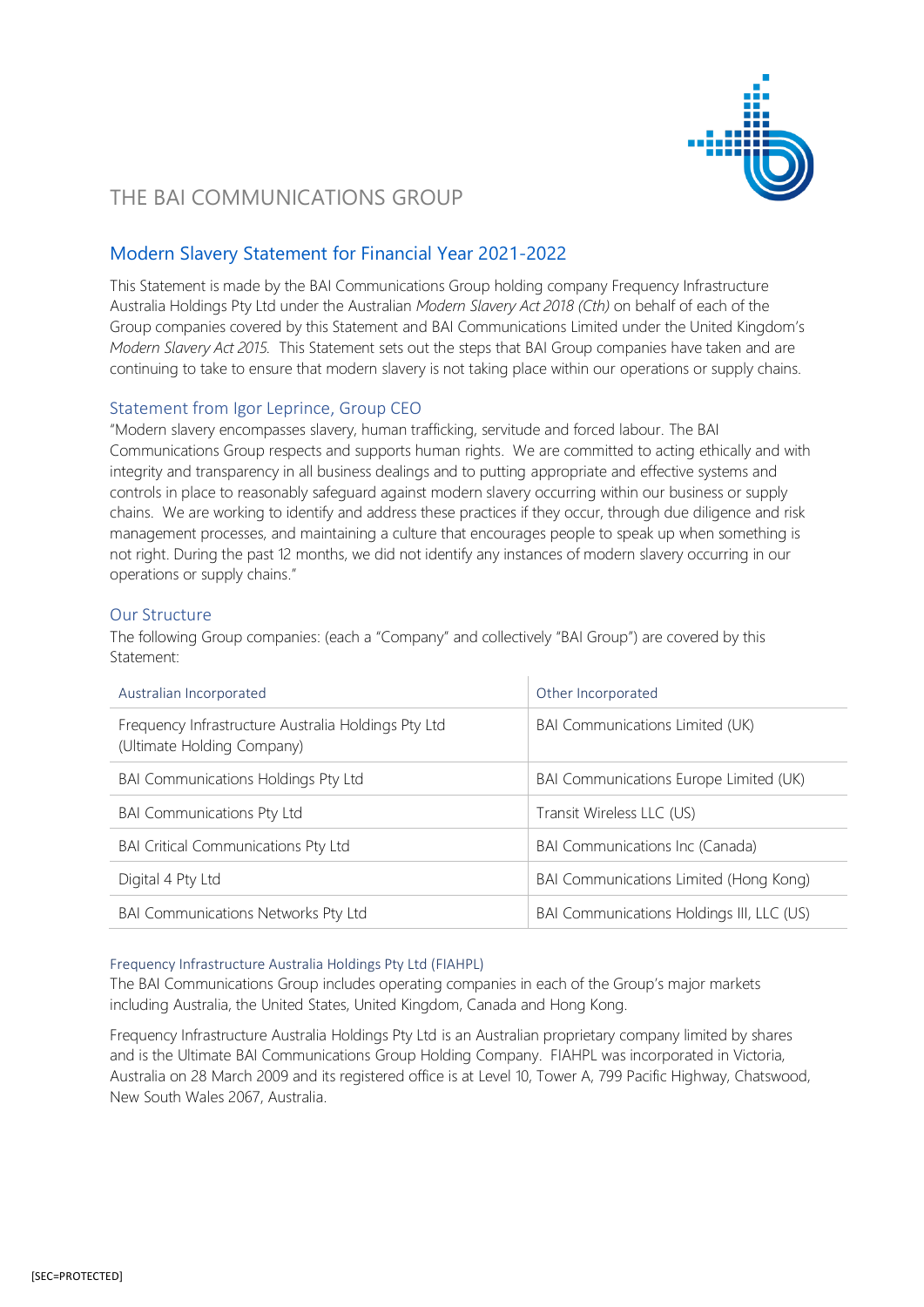BAI Communications Limited is the Group's operating company in the UK and was incorporated in England and Wales on 30 March 2016. Its registered office is at Level 2, 2 Kingdom Street, London W2 6BD, United Kingdom. BAI Communications Europe Limited is the holding company for BAI Communications Limited.

Transit Wireless LLC and BAI Communications Holdings III, LLC (and its subsidiaries), BAI Communications Inc and BAI Communications Limited design, build and operate telecommunications infrastructure in the United States, Canada and Hong Kong respectively.

The BAI Communications Group has an annual turnover in excess of A\$100m and has approximately 748 employees worldwide.

## **Operations**

The BAI Communications Group is a global telecommunications infrastructure owner and operator. In a world where connectivity is essential to our daily lives, the BAI Communications Group designs, builds and operates communications infrastructure – cellular, Wi-Fi, broadcast, radio and IP networks – connecting communities around the world. Our state-of-the-art robust communications systems enable government authorities, public safety and emergency services organisations and other businesses and their customers to stay connected and productive by reducing costs and unlocking new revenue streams.

In Australia, we own and operate one of the most extensive broadcast transmission networks in the world, providing a range of services to TV and radio broadcasters nationally delivering 59 million broadcasting hours to 99% of the population. In times of crisis, national broadcasters rely on BAI to maintain the connection with Australians, and emergency services rely on us to help keep them informed.

In the US, we operate communications networks deployed in transit systems including the subway in New York (through our majority owned Transit Wireless business) and we design and build telecommunications infrastructure designed to improve wireless service at large venues across all major industries including sports and entertainment, real estate, hospitality, education, healthcare, government and transportation (through our majority owned Mobilitie business).

In the UK, we were recently awarded a concession from Transport for London to deploy wireless coverage in the London Underground and small cell and other wireless network infrastructure throughout London.

We also deliver high-quality communications infrastructure to other large-scale transit systems, provide tower and fibre co-location services for wireless carriers, service providers, enterprise and public sector customers and operate and maintain critical communications networks.

#### Our Supply Chains

Each Group Company operates a preferred supplier policy. Due diligence is conducted on all suppliers in accordance with each Company's procurement policies before approving them to become a preferred supplier.

In Australia, we engage approximately 1,600 external suppliers for the delivery and maintenance of our operations. Our assets are spread across remote, regional and metropolitan areas throughout Australia. We engage most significantly with small and medium size enterprises and local service providers that are located close to our facilities. The following is considered when allocating work to service providers, purchasing and hiring equipment and other goods:

- 1. Appoint local individuals to provide "first in maintenance" services for all sites;
- 2. Where possible, for site works required at regional and remote locations, works should be awarded to regional and remote based SMEs; and
- 3. Purchase of consumables to be completed within the local area

In the United Kingdom we provide high-quality communications infrastructure in large-scale transit environments and provide communications infrastructure solutions more broadly including to support the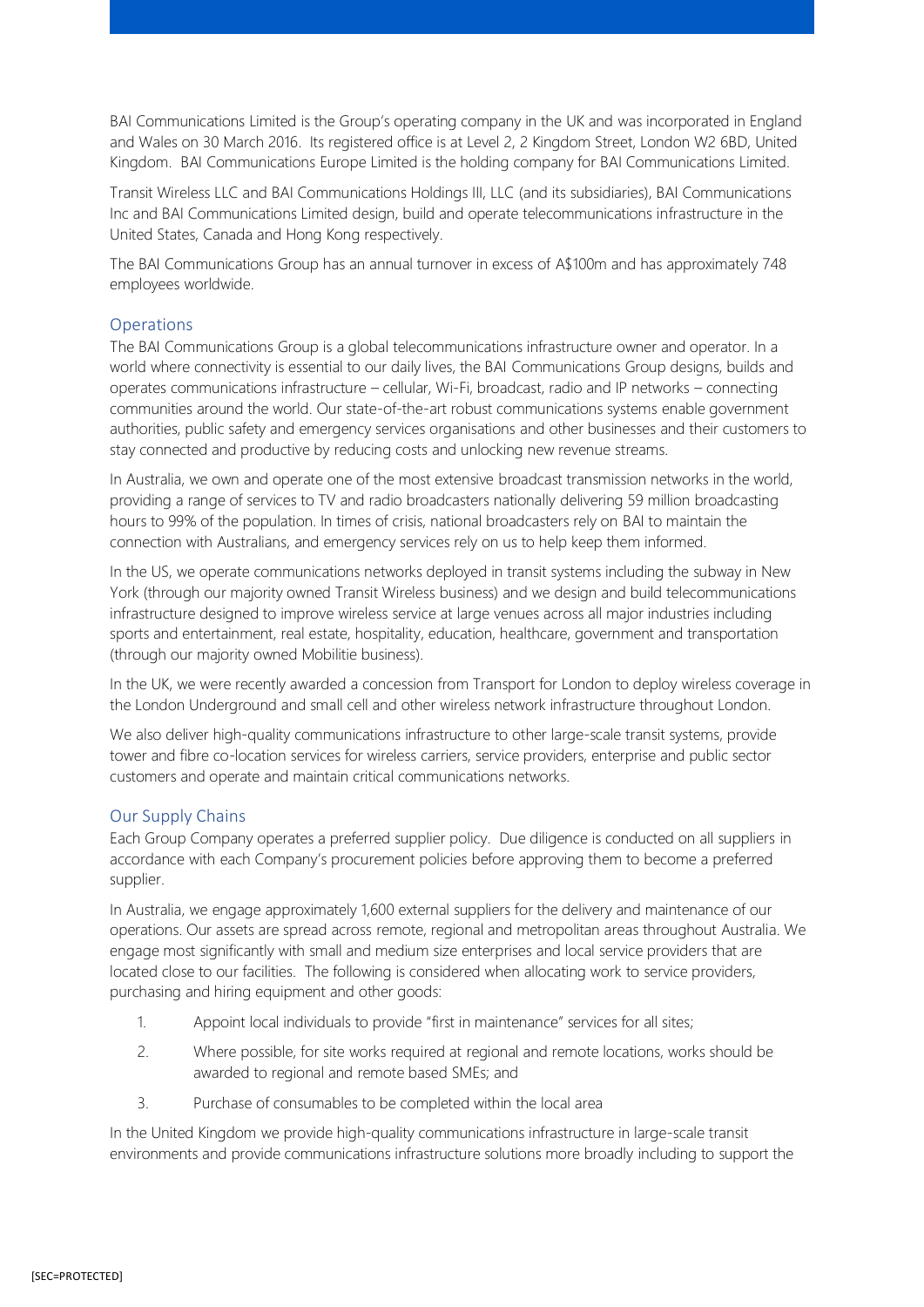creation of "smart cities". We have established communications infrastructure businesses in the US conducted through our Transit Wireless and Mobilitie businesses and in the other markets that we operate in.

Our key suppliers are long term stable partners in the areas of broadcast and telecommunications network equipment; information technology hardware, software and services; construction and maintenance services; and general business consultancy services. These suppliers are located predominantly within Australia, Europe, the United States, Canada, United Kingdom, China, Japan, South Korea, the Philippines, India and Hong Kong.

#### Supply Chain Origin:

| Equipment/Component<br>Providers | <b>Local Amenities</b><br>(eg. Cleaning/Security) | Local Service<br>Providers | Off-Shore Services |
|----------------------------------|---------------------------------------------------|----------------------------|--------------------|
| China                            | Australia                                         | Australia                  | India              |
| <b>USA</b>                       | UK                                                | UK                         | Philippines        |
| Australia                        | <b>USA</b>                                        | <b>USA</b>                 | UK                 |
| Japan                            | Canada                                            | Canada                     | Australia          |
| South Korea                      | Hong Kong                                         | Hong Kong                  | <b>USA</b>         |
| Spain                            |                                                   |                            | Canada             |
| Germany                          |                                                   |                            | Hong Kong          |
| Italy                            |                                                   |                            |                    |

To ensure organisations involved in our supply chain and operations comply with our values regarding modern slavery, we have in place a supply chain compliance program. All suppliers are pre-qualified prior to appointment and submission of purchase orders via our supplier pre-qualification assessment procedures and questionnaire. Our compliance program consists of:

- 1. Utilising internal resources where appropriate prior to going to market for external suppliers;
- 2. Adhering to our procurement processes to ensure that suppliers are adequately vetted, eg. through the completion of Supplier ISO Accreditation and Management Systems;
- 3. Conducting supply chain mapping and risk analysis appropriate for the supplier and when required by local laws;
- 4. Requiring our key suppliers to comply with our Code of Conduct and, where modern slavery laws are applicable for those suppliers that are considered to be high risk, provide a copy of their Modern Slavery Statement published under their relevant jurisdictional legislation; and
- 5. If the above is not available, suppliers completing a Modern Slavery Declaration.

Our Code of Conduct exemplifies our commitment to responsible business practices and sets out our expectations for how our employees, contractors and suppliers should act.

## Risks of Modern Slavery in the Group's Operations and Supply Chains

We have completed a supply chain risk assessment identifying four key supply areas where there is considered to be some level of modern slavery risk:

1. **Offshore services**: IT support based in higher risk geographies., e.g., India and the Philippines;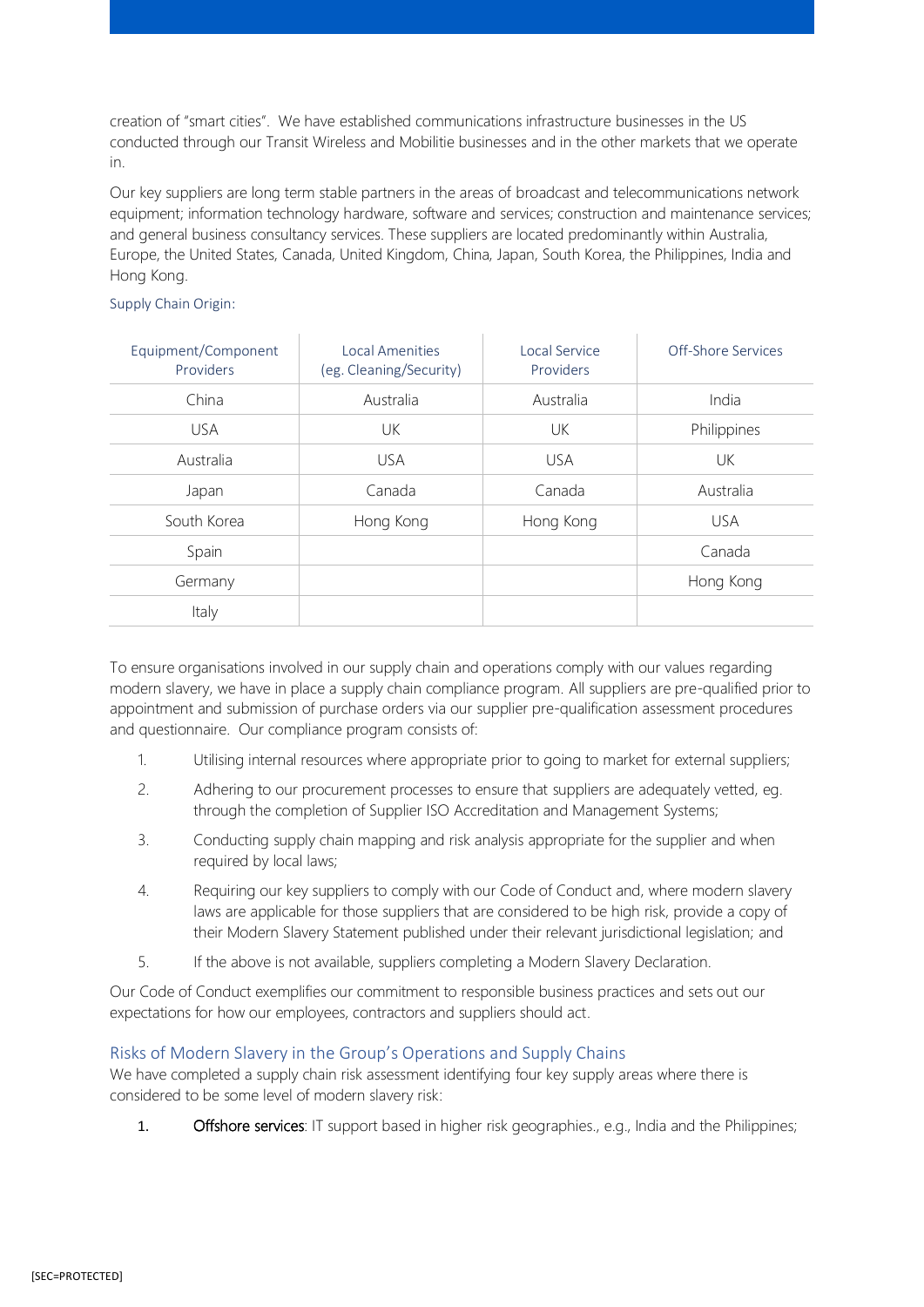- 2. Local service providers: considered to be low risk partners as our practice is to use suppliers with transparency of labour rates and where workers compensation arrangements are required;
- 3. Equipment Suppliers: Manufacturing and supply of broadcast/network equipment and components; and
- 4. Local Amenity Suppliers: Contractors involved in site maintenance activities e.g., Cleaning.

Modern slavery risks exist in IT support-based services, the supply chain origin of equipment components and amenity related services. These areas present the greatest risk in our supply chains and are therefore our greatest priority in assessing and de-risking.

Our practice for these suppliers is to obtain their Modern Slavery Statement where modern slavery laws are applicable. If not applicable, we ask them to complete a Modern Slavery Declaration to identify any potential risks in their supply chains. Additionally, and in particular for supply of equipment, our policy is to seek wherever possible to minimise contracting tiers to reduce the number of contracting parties and focus efforts to ensure the modern slavery practices of those parties are sound.

When considered appropriate, training is provided to our key suppliers to ensure they are informed and are aware of their legal obligations.

## Our Policies

The BAI Communications Group has in place at a Group level and for each of our operating companies a number of policies to ensure we conduct business in an ethical and transparent manner. These include:

- 1. Procurement policies that establish ethical sourcing principles that are implemented through a Supply Chain Management Plan that ensures goods and services are procured within a structured, ethical and competitive process;
- 2. We operate robust recruitment policies, including conducting eligibility to work in country checks, for all employees to safeguard against human trafficking or individuals being forced to work against their will;
- 3. We have a Whistleblowing framework in place and we provide individuals in all of our businesses with access to an independent third party whistleblower hotline where all employees know that they can raise concerns about how colleagues are being treated, or practices within our business or supply chain, without fear of reprisal; and
- 4. Our Code of Conduct sets out the manner in which we behave as an organisation and how we expect our employees and suppliers to act.

#### Key Supplier Contracts

Our Legal Team has conducted a review of relevant Companies' key internal precedent supplier contracts and updated them to include relevant and appropriate modern slavery clauses providing obligations on key suppliers to ensure they comply with modern slavery legislation.

Where a Company enters into contracts prepared on third party contract terms, our practice for relevant Group companies is to ensure such contracts contain relevant and appropriate provisions that include obligations on third party suppliers to ensure they comply with modern slavery legislation. Where modern slavery laws are applicable, we also require suppliers confirm that they have taken appropriate steps to reduce the risk of modern slavery occurring within their business and that they hold their own suppliers to account over modern slavery.

## **Training**

We provide training to Company employees and contractors as follows: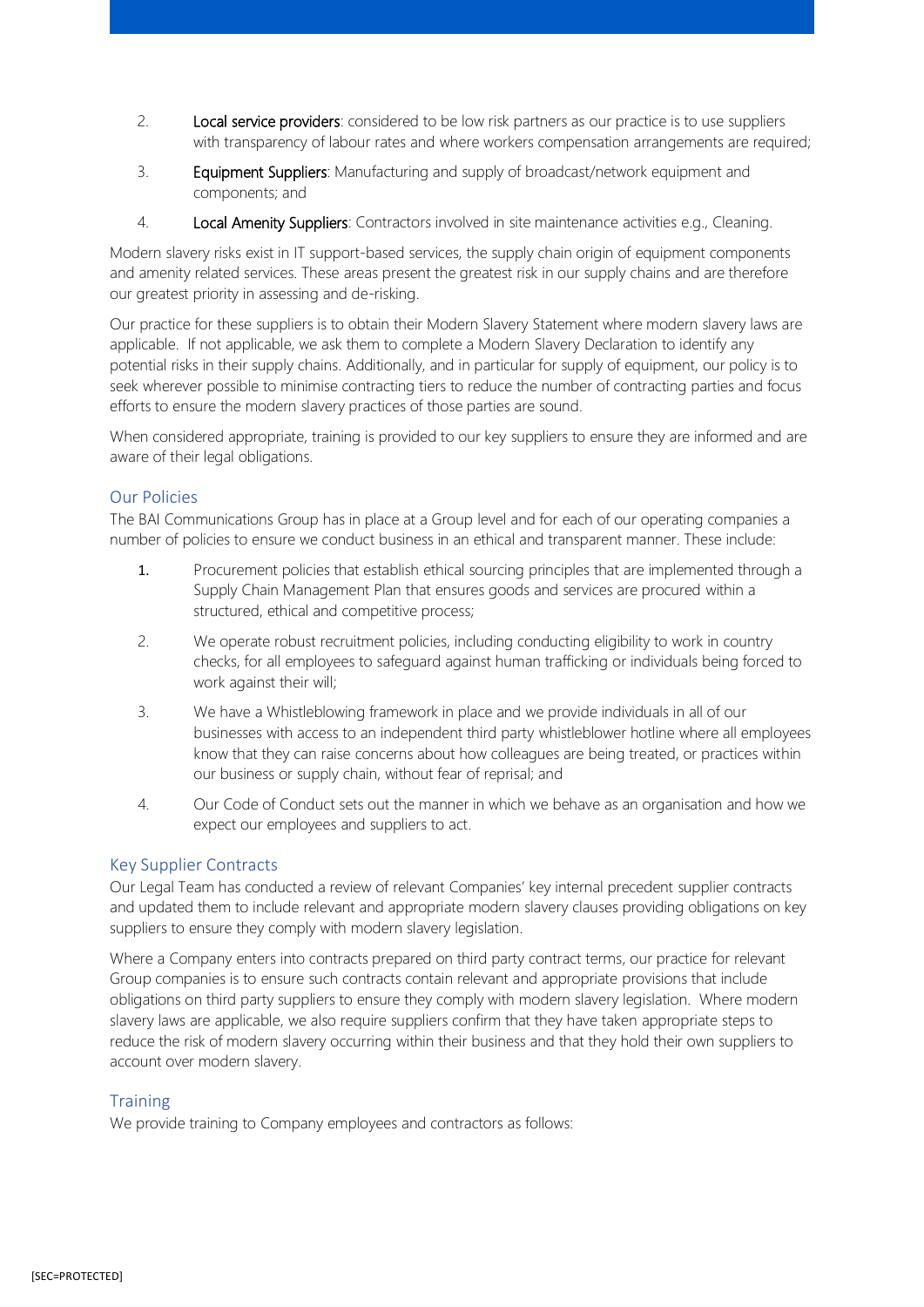- 1. All employees are required to comply with our Code of Conduct that sets out the minimum ethical standards expected of employees, contractors and suppliers;
- 2. All employees must complete an online corporate induction to ensure they understand the Code of Conduct and are made aware of our policies; and
- 3. A modern slavery e-learning module has been developed to raise awareness about our approach to ensuring it complies with its legal obligations. All relevant employees will complete this training bi-annually with initial training to be completed by 30 June 2022.

## How we assess the effectiveness of the above actions

We use the following key performance indicators to measure how effective our programs to mitigate the risks of modern slavery occurring in our business:

- 1. Completion of internal audits by our Risk and Compliance Team (modern slavery is included in every internal audit scope and reviewed where applicable);
- 2. Modern slavery is discussed during periodic risk workshops with relevant business and support functions such as Procurement, Supply Chain, Legal and HR;
- 3. Our Group HR function ensures that all BAI Group employees are paid at or above minimum wage levels in each of the countries in which the BAI Group operates;
- 4. Appropriate communication with the next link in the supply chain for goods and services in our business to ensure their understanding of, and compliance with, modern slavery legal obligations; and
- 5. Completion by relevant employees of training modules.

We will take such further steps as are reasonably necessary and appropriate to combat the risk of modern slavery in our business. Over the next year, our focus will be on rolling out training modules to relevant Group employees and continuing to update our contractual arrangements with suppliers to include modern slavery-specific provisions where applicable.

#### Consultation Process

Over the last financial year, we have established a working group of stakeholders from our Legal, HR, Procurement and Risk and Audit Teams to examine existing systems and processes we have in place and to introduce new systems and processes to assess and address the risks of modern slavery in the operations and supply chains of our Group companies. We have consulted across each of the Group Companies in relation to this Statement.

This Statement is made pursuant to the Australian *Modern Slavery Act 2018* and the UK's *Modern Slavery Act 2015* constitutes our anti-slavery and human trafficking statement for the current financial year.